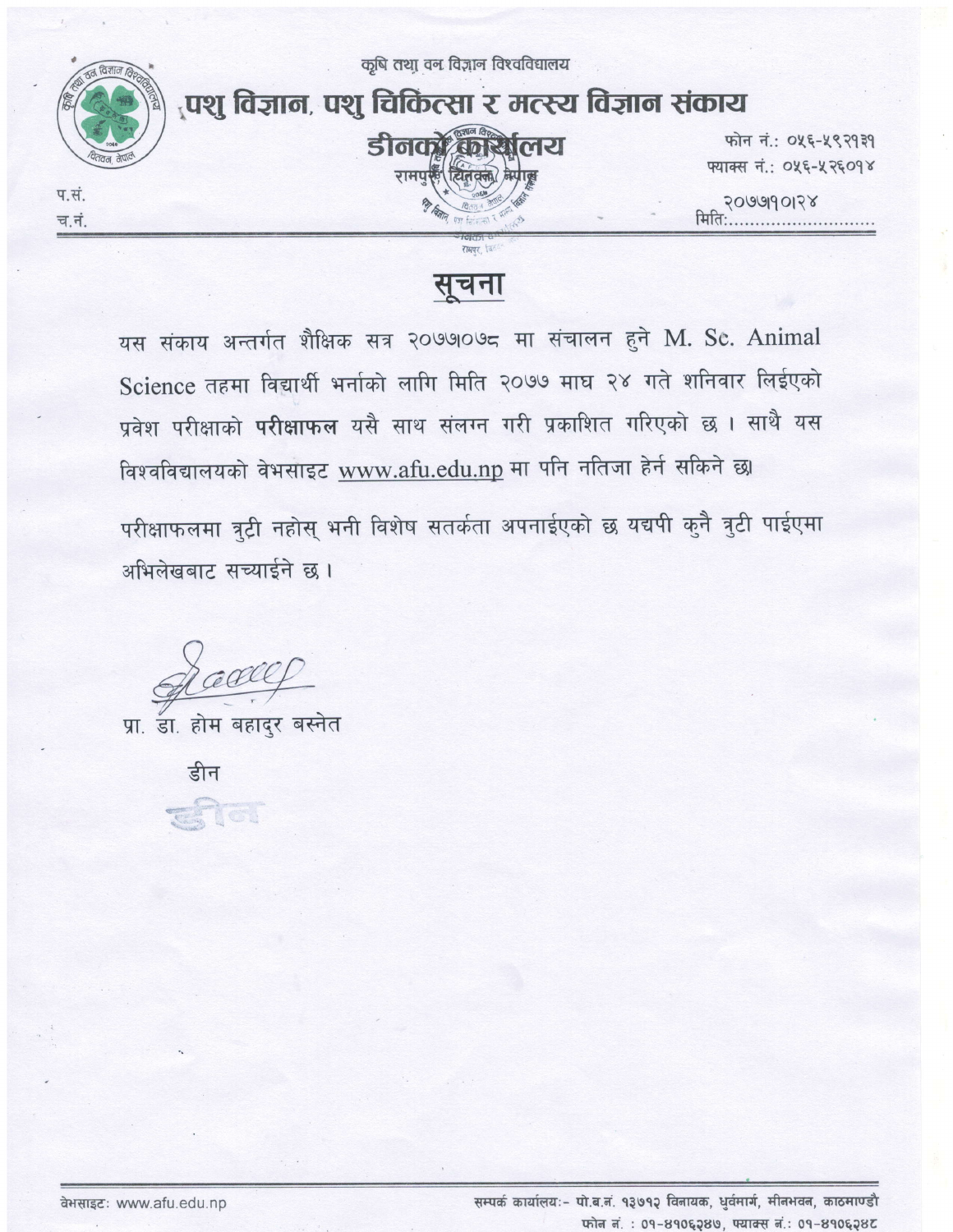**Agriculture and Forestry University**

**Faculty of Animal Science, Veterinary Science and Fisheries**

**OFFICE OF THE DEAN**

**Rampur, Chitwan**

Tel: 056 592131, Web: www.afu.edu.np

## **RESULT SHEET M.Sc. Animal Science ENTRANCE EXAMINATION 2077**

**Date: 2077.10.24**

| SN             | Regd. No. Roll No. |          | <b>Name of Applicants</b> | Gender | <b>Entrance Score</b> | Remark |
|----------------|--------------------|----------|---------------------------|--------|-----------------------|--------|
| $\mathbf{1}$   | 276                | An-01    | Aadesh Mishra             | Male   | 49                    | Fail   |
| $\overline{2}$ | 260                | An- $02$ | Aakriti Singh             | Female | 43                    | Fail   |
| 3              | 42                 | An- $03$ | Aarati Aryal              | Female | 49                    | Fail   |
| 4              | 146                | An-04    | Aashish Subedi            | Male   | 52                    | Pass   |
| 5              | 254                | An- $05$ | Abhilasha Shahi           | Female | 39                    | Fail   |
| 6              | 211                | An-06    | Aditi Pandey              | Female | 63                    | Pass   |
| $\overline{7}$ | 130                | An-07    | Ajay Raj Ojha             | Male   | 57                    | Pass   |
| 8              | 91                 | An-08    | Amik Shrestha             | Male   | 65                    | Pass   |
| 9              | 144                | An-09    | Amir Dhakal               | Male   | 59                    | Pass   |
| 10             | 266                | An- $10$ | <b>Amrit Pandey</b>       | Male   | 61                    | Pass   |
| 11             | 67                 | $An-11$  | Anil Regmi                | Male   | 61                    | Pass   |
| 12             | 82                 | An- $12$ | Anish Pathak              | Male   | 48                    | Fail   |
| 13             | 162                | An- $13$ | Anish Regmi               | Male   | 59                    | Pass   |
| 14             | 99                 | An- $14$ | Anjali Gyawali            | Female | 45                    | Fail   |
| 15             | 229                | An- $15$ | Anushka Rajbhandari       | Female | 55                    | Pass   |
| 16             | 262                | An- $16$ | Archana Acharya           | Female | 50                    | Pass   |
| 17             | 164                | An- $17$ | Arjun Pantha              | Male   | 44                    | Fail   |
| 18             | 215                | An- $18$ | Arun Bhandari             | Male   | 48                    | Fail   |
| 19             | 206                | An-19    | Ashish Pokhrel            | Male   | 52                    | Pass   |
| 20             | 245                | An- $20$ | Asmin Khulal              | Male   | 57                    | Pass   |
| 21             | 41                 | $An-21$  | Avishek Poudel            | Male   | 70                    | Pass   |
| 22             | 20                 | An- $22$ | <b>Bal Krishna Pandey</b> | Male   | 56                    | Pass   |
| 23             | 176                | An- $23$ | <b>Basant Khatri</b>      | Male   | 47                    | Fail   |
| 24             | 75                 | An- $24$ | Basanta Kumar Adhikari    | Male   | 47                    | Fail   |
| 25             | 185                | An- $25$ | Bhanu Bhakta Gautam       | Male   | 51                    | Pass   |
| 26             | 110                | An- $26$ | <b>Bhupi Paudel</b>       | Male   | 62                    | Pass   |
| 27             | 81                 | An-27    | Bibas Bahdur Tiwari       | Male   | 63                    | Pass   |
| 28             | 268                | An- $28$ | Bidhan Tiwari Upadhyaya   | Male   | 46                    | Fail   |
| 29             | 167                | An- $29$ | Bijaya Tiwari             | Male   | 49                    | Fail   |
| 30             | 165                | An- $30$ | <b>Bimal Regmi</b>        | Male   | 43                    | Fail   |
| 31             | 100                | An- $31$ | Binita Bhattarai          | Female | 43                    | Fail   |
| 32             | 231                | An- $32$ | Binita Kunwar             | Female | 57                    | Pass   |
| 33             | 233                | An- $33$ | <b>Binita Poudel</b>      | Female | 42                    | Fail   |
| 34             | 180                | An- $34$ | <b>Binod Pokhrel</b>      | Male   | 53                    | Pass   |
| 35             | 197                | An- $35$ | <b>Binod Shah</b>         | Male   | 42                    | Fail   |
| 36             | 258                | An- $36$ | <b>Binod Thapa</b>        | Male   | 47                    | Fail   |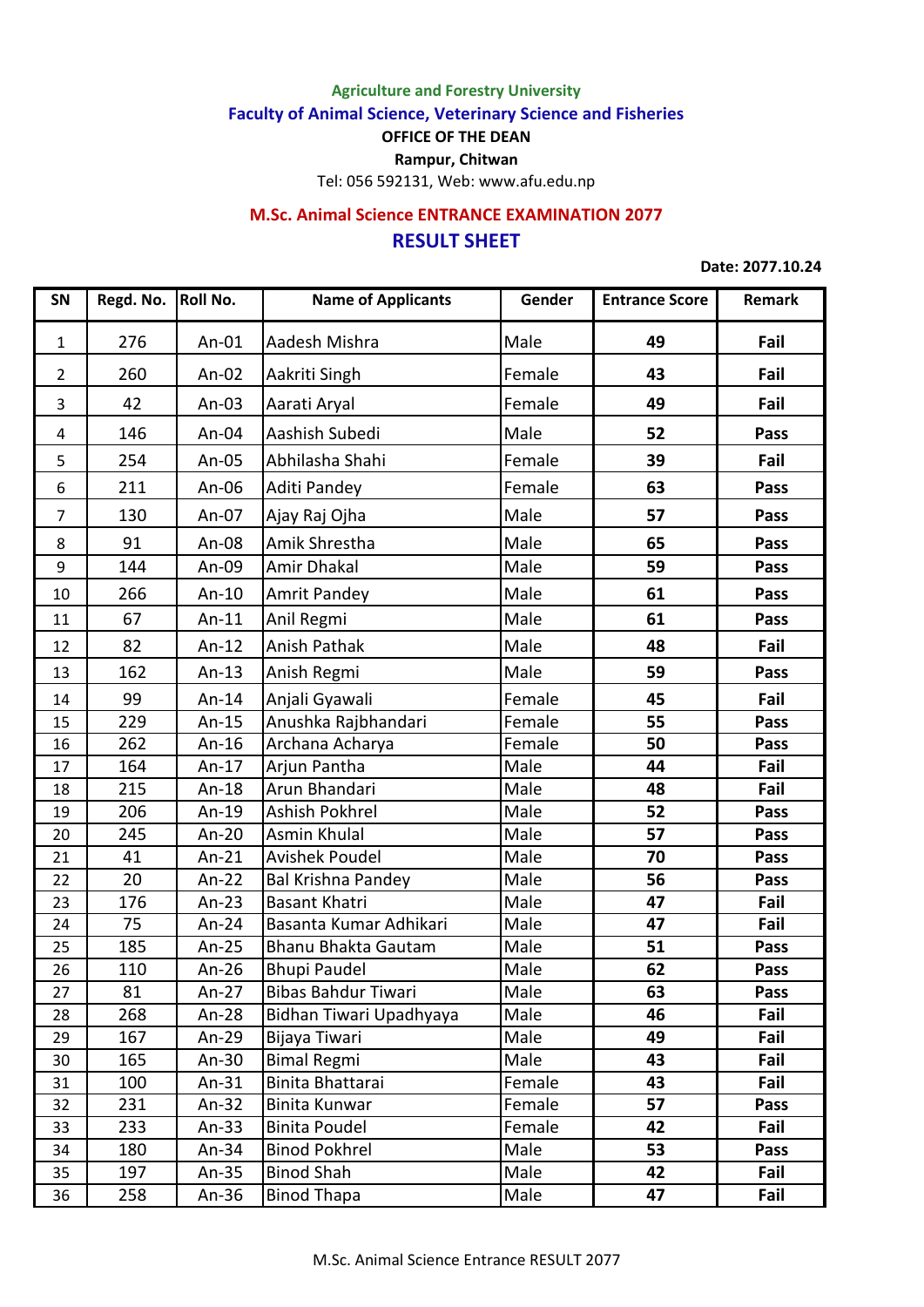| <b>Bishal Pathak</b><br>Male<br>143<br>50<br>An- $38$<br>Pass<br>38<br>Fail<br>275<br>An-39<br><b>Buddhi Lal Tamang</b><br>Male<br>47<br>39<br>40<br>Buddhi Man Oli<br>Male<br>51<br>An-40<br>40<br>Pass<br>274<br>Budhi Man Karki<br>Male<br>41<br>Fail<br>An-41<br>41<br>Male<br>227<br>Damodar Pandey<br>60<br>An-42<br>Pass<br>42<br>Deepa Paudel<br>Female<br>171<br>An- $43$<br>56<br>43<br>Pass<br>Male<br>134<br>44<br>Fail<br>An-44<br>Dinesh Acharya<br>44<br>Dinesh Sah<br>Male<br>273<br>36<br>Fail<br>45<br>An-45<br>Male<br>50<br>Dinesh Sarki<br>53<br>An-46<br>46<br>Pass<br>120<br>Male<br>39<br>Fail<br>An-47<br>Durgesh Kumar Yadav<br>47<br>116<br>Gargesh Yadav<br>Male<br>Fail<br>An-48<br>34<br>48<br>Ghanashyam Dahal<br>54<br>An-49<br>Male<br>39<br>Fail<br>49<br>Male<br>31<br>Ghanashyam K.C.<br>An-50<br>60<br>50<br>Pass<br>270<br>Himanshu Pokhrel<br>59<br>An-51<br>Male<br>51<br>Pass<br>235<br>Ishwari Tiwari<br>Female<br>61<br>An-52<br>Pass<br>52<br>252<br>An- $53$<br>Kashyap Adhikari<br>Male<br>Fail<br>41<br>53<br>Khim Bahadur Ale<br>Male<br>49<br>Fail<br>4<br>An-54<br>54<br>267<br>Male<br>55<br>An-55<br>Kshitiz Baskota<br>Pass<br>55<br>Female<br>51<br>An-56<br>38<br>Fail<br>56<br>Laxim Pandey<br>Laxmi Dhakal<br>Female<br>43<br>An-57<br>Fail<br>49<br>57<br>195<br>Mandeep Pokhrel<br>Male<br>53<br>An-58<br>58<br>Pass<br>240<br>Mandeep Sedhai<br>Male<br>Fail<br>An-59<br>35<br>59<br>Milan Poudel<br>An-60<br>Male<br>63<br>60<br>148<br>Pass<br>221<br>An- $61$<br>Milan Sapkota<br>Male<br>42<br>Fail<br>61<br>Monika Singh<br>Female<br>98<br>An- $62$<br>31<br>Fail<br>62<br>89<br>Mukesh G.C.<br>An- $63$<br>Male<br>66<br>63 | Pass |
|------------------------------------------------------------------------------------------------------------------------------------------------------------------------------------------------------------------------------------------------------------------------------------------------------------------------------------------------------------------------------------------------------------------------------------------------------------------------------------------------------------------------------------------------------------------------------------------------------------------------------------------------------------------------------------------------------------------------------------------------------------------------------------------------------------------------------------------------------------------------------------------------------------------------------------------------------------------------------------------------------------------------------------------------------------------------------------------------------------------------------------------------------------------------------------------------------------------------------------------------------------------------------------------------------------------------------------------------------------------------------------------------------------------------------------------------------------------------------------------------------------------------------------------------------------------------------------------------------------------------------------------------------------------------------------------------|------|
|                                                                                                                                                                                                                                                                                                                                                                                                                                                                                                                                                                                                                                                                                                                                                                                                                                                                                                                                                                                                                                                                                                                                                                                                                                                                                                                                                                                                                                                                                                                                                                                                                                                                                                |      |
|                                                                                                                                                                                                                                                                                                                                                                                                                                                                                                                                                                                                                                                                                                                                                                                                                                                                                                                                                                                                                                                                                                                                                                                                                                                                                                                                                                                                                                                                                                                                                                                                                                                                                                |      |
|                                                                                                                                                                                                                                                                                                                                                                                                                                                                                                                                                                                                                                                                                                                                                                                                                                                                                                                                                                                                                                                                                                                                                                                                                                                                                                                                                                                                                                                                                                                                                                                                                                                                                                |      |
|                                                                                                                                                                                                                                                                                                                                                                                                                                                                                                                                                                                                                                                                                                                                                                                                                                                                                                                                                                                                                                                                                                                                                                                                                                                                                                                                                                                                                                                                                                                                                                                                                                                                                                |      |
|                                                                                                                                                                                                                                                                                                                                                                                                                                                                                                                                                                                                                                                                                                                                                                                                                                                                                                                                                                                                                                                                                                                                                                                                                                                                                                                                                                                                                                                                                                                                                                                                                                                                                                |      |
|                                                                                                                                                                                                                                                                                                                                                                                                                                                                                                                                                                                                                                                                                                                                                                                                                                                                                                                                                                                                                                                                                                                                                                                                                                                                                                                                                                                                                                                                                                                                                                                                                                                                                                |      |
|                                                                                                                                                                                                                                                                                                                                                                                                                                                                                                                                                                                                                                                                                                                                                                                                                                                                                                                                                                                                                                                                                                                                                                                                                                                                                                                                                                                                                                                                                                                                                                                                                                                                                                |      |
|                                                                                                                                                                                                                                                                                                                                                                                                                                                                                                                                                                                                                                                                                                                                                                                                                                                                                                                                                                                                                                                                                                                                                                                                                                                                                                                                                                                                                                                                                                                                                                                                                                                                                                |      |
|                                                                                                                                                                                                                                                                                                                                                                                                                                                                                                                                                                                                                                                                                                                                                                                                                                                                                                                                                                                                                                                                                                                                                                                                                                                                                                                                                                                                                                                                                                                                                                                                                                                                                                |      |
|                                                                                                                                                                                                                                                                                                                                                                                                                                                                                                                                                                                                                                                                                                                                                                                                                                                                                                                                                                                                                                                                                                                                                                                                                                                                                                                                                                                                                                                                                                                                                                                                                                                                                                |      |
|                                                                                                                                                                                                                                                                                                                                                                                                                                                                                                                                                                                                                                                                                                                                                                                                                                                                                                                                                                                                                                                                                                                                                                                                                                                                                                                                                                                                                                                                                                                                                                                                                                                                                                |      |
|                                                                                                                                                                                                                                                                                                                                                                                                                                                                                                                                                                                                                                                                                                                                                                                                                                                                                                                                                                                                                                                                                                                                                                                                                                                                                                                                                                                                                                                                                                                                                                                                                                                                                                |      |
|                                                                                                                                                                                                                                                                                                                                                                                                                                                                                                                                                                                                                                                                                                                                                                                                                                                                                                                                                                                                                                                                                                                                                                                                                                                                                                                                                                                                                                                                                                                                                                                                                                                                                                |      |
|                                                                                                                                                                                                                                                                                                                                                                                                                                                                                                                                                                                                                                                                                                                                                                                                                                                                                                                                                                                                                                                                                                                                                                                                                                                                                                                                                                                                                                                                                                                                                                                                                                                                                                |      |
|                                                                                                                                                                                                                                                                                                                                                                                                                                                                                                                                                                                                                                                                                                                                                                                                                                                                                                                                                                                                                                                                                                                                                                                                                                                                                                                                                                                                                                                                                                                                                                                                                                                                                                |      |
|                                                                                                                                                                                                                                                                                                                                                                                                                                                                                                                                                                                                                                                                                                                                                                                                                                                                                                                                                                                                                                                                                                                                                                                                                                                                                                                                                                                                                                                                                                                                                                                                                                                                                                |      |
|                                                                                                                                                                                                                                                                                                                                                                                                                                                                                                                                                                                                                                                                                                                                                                                                                                                                                                                                                                                                                                                                                                                                                                                                                                                                                                                                                                                                                                                                                                                                                                                                                                                                                                |      |
|                                                                                                                                                                                                                                                                                                                                                                                                                                                                                                                                                                                                                                                                                                                                                                                                                                                                                                                                                                                                                                                                                                                                                                                                                                                                                                                                                                                                                                                                                                                                                                                                                                                                                                |      |
|                                                                                                                                                                                                                                                                                                                                                                                                                                                                                                                                                                                                                                                                                                                                                                                                                                                                                                                                                                                                                                                                                                                                                                                                                                                                                                                                                                                                                                                                                                                                                                                                                                                                                                |      |
|                                                                                                                                                                                                                                                                                                                                                                                                                                                                                                                                                                                                                                                                                                                                                                                                                                                                                                                                                                                                                                                                                                                                                                                                                                                                                                                                                                                                                                                                                                                                                                                                                                                                                                |      |
|                                                                                                                                                                                                                                                                                                                                                                                                                                                                                                                                                                                                                                                                                                                                                                                                                                                                                                                                                                                                                                                                                                                                                                                                                                                                                                                                                                                                                                                                                                                                                                                                                                                                                                |      |
|                                                                                                                                                                                                                                                                                                                                                                                                                                                                                                                                                                                                                                                                                                                                                                                                                                                                                                                                                                                                                                                                                                                                                                                                                                                                                                                                                                                                                                                                                                                                                                                                                                                                                                |      |
|                                                                                                                                                                                                                                                                                                                                                                                                                                                                                                                                                                                                                                                                                                                                                                                                                                                                                                                                                                                                                                                                                                                                                                                                                                                                                                                                                                                                                                                                                                                                                                                                                                                                                                |      |
|                                                                                                                                                                                                                                                                                                                                                                                                                                                                                                                                                                                                                                                                                                                                                                                                                                                                                                                                                                                                                                                                                                                                                                                                                                                                                                                                                                                                                                                                                                                                                                                                                                                                                                |      |
|                                                                                                                                                                                                                                                                                                                                                                                                                                                                                                                                                                                                                                                                                                                                                                                                                                                                                                                                                                                                                                                                                                                                                                                                                                                                                                                                                                                                                                                                                                                                                                                                                                                                                                |      |
|                                                                                                                                                                                                                                                                                                                                                                                                                                                                                                                                                                                                                                                                                                                                                                                                                                                                                                                                                                                                                                                                                                                                                                                                                                                                                                                                                                                                                                                                                                                                                                                                                                                                                                | Pass |
| Male<br>114<br>An- $64$<br>Nabin Naupane<br>66<br>Pass<br>64                                                                                                                                                                                                                                                                                                                                                                                                                                                                                                                                                                                                                                                                                                                                                                                                                                                                                                                                                                                                                                                                                                                                                                                                                                                                                                                                                                                                                                                                                                                                                                                                                                   |      |
| Nagendra Badur Dahal<br>Male<br>156<br>62<br>An-65<br>Pass<br>65                                                                                                                                                                                                                                                                                                                                                                                                                                                                                                                                                                                                                                                                                                                                                                                                                                                                                                                                                                                                                                                                                                                                                                                                                                                                                                                                                                                                                                                                                                                                                                                                                               |      |
| Female<br>158<br>Namrata Khadka<br>38<br>Fail<br>66<br>An-66                                                                                                                                                                                                                                                                                                                                                                                                                                                                                                                                                                                                                                                                                                                                                                                                                                                                                                                                                                                                                                                                                                                                                                                                                                                                                                                                                                                                                                                                                                                                                                                                                                   |      |
| Female<br>218<br>Neema Sharma<br>42<br>Fail<br>67<br>An-67                                                                                                                                                                                                                                                                                                                                                                                                                                                                                                                                                                                                                                                                                                                                                                                                                                                                                                                                                                                                                                                                                                                                                                                                                                                                                                                                                                                                                                                                                                                                                                                                                                     |      |
| 223<br>Male<br>Nikesh Khanal<br>42<br>Fail<br>An-68<br>68                                                                                                                                                                                                                                                                                                                                                                                                                                                                                                                                                                                                                                                                                                                                                                                                                                                                                                                                                                                                                                                                                                                                                                                                                                                                                                                                                                                                                                                                                                                                                                                                                                      |      |
| 49<br>An-69<br>Male<br>Fail<br>69<br>Nirvik Nyaupane<br>49                                                                                                                                                                                                                                                                                                                                                                                                                                                                                                                                                                                                                                                                                                                                                                                                                                                                                                                                                                                                                                                                                                                                                                                                                                                                                                                                                                                                                                                                                                                                                                                                                                     |      |
| 24<br>Nisha Gyawali<br>Female<br>Fail<br>41<br>An-70<br>70                                                                                                                                                                                                                                                                                                                                                                                                                                                                                                                                                                                                                                                                                                                                                                                                                                                                                                                                                                                                                                                                                                                                                                                                                                                                                                                                                                                                                                                                                                                                                                                                                                     |      |
| Nishan Aryal<br>Male<br>69<br>An-71<br>59<br>71<br>Pass                                                                                                                                                                                                                                                                                                                                                                                                                                                                                                                                                                                                                                                                                                                                                                                                                                                                                                                                                                                                                                                                                                                                                                                                                                                                                                                                                                                                                                                                                                                                                                                                                                        |      |
| Padam Tandan<br>Male<br>93<br>An- $72$<br>72<br>72<br>Pass                                                                                                                                                                                                                                                                                                                                                                                                                                                                                                                                                                                                                                                                                                                                                                                                                                                                                                                                                                                                                                                                                                                                                                                                                                                                                                                                                                                                                                                                                                                                                                                                                                     |      |
| 53<br>Parikshya Gurung<br>Female<br>57<br>An- $73$<br>Pass<br>73                                                                                                                                                                                                                                                                                                                                                                                                                                                                                                                                                                                                                                                                                                                                                                                                                                                                                                                                                                                                                                                                                                                                                                                                                                                                                                                                                                                                                                                                                                                                                                                                                               |      |
| Prabin Goudel<br>Male<br>Fail<br>157<br>37<br>An-74<br>74                                                                                                                                                                                                                                                                                                                                                                                                                                                                                                                                                                                                                                                                                                                                                                                                                                                                                                                                                                                                                                                                                                                                                                                                                                                                                                                                                                                                                                                                                                                                                                                                                                      |      |
| 48<br>Prabin Sharma Poudel<br>Male<br>57<br>An-75<br>Pass<br>75                                                                                                                                                                                                                                                                                                                                                                                                                                                                                                                                                                                                                                                                                                                                                                                                                                                                                                                                                                                                                                                                                                                                                                                                                                                                                                                                                                                                                                                                                                                                                                                                                                |      |
| 183<br>Female<br>An-76<br>Pragya Aryal<br>39<br>Fail<br>76                                                                                                                                                                                                                                                                                                                                                                                                                                                                                                                                                                                                                                                                                                                                                                                                                                                                                                                                                                                                                                                                                                                                                                                                                                                                                                                                                                                                                                                                                                                                                                                                                                     |      |
| Prajwala Poudel<br>Female<br>187<br>57<br>An-77<br>Pass<br>77                                                                                                                                                                                                                                                                                                                                                                                                                                                                                                                                                                                                                                                                                                                                                                                                                                                                                                                                                                                                                                                                                                                                                                                                                                                                                                                                                                                                                                                                                                                                                                                                                                  |      |
| Female<br>Prashiksha Acharya<br>58<br>65<br>An-78<br>Pass<br>78                                                                                                                                                                                                                                                                                                                                                                                                                                                                                                                                                                                                                                                                                                                                                                                                                                                                                                                                                                                                                                                                                                                                                                                                                                                                                                                                                                                                                                                                                                                                                                                                                                |      |
| Male<br>191<br>Pratik Gautam<br>68<br>An-79<br>Pass<br>79                                                                                                                                                                                                                                                                                                                                                                                                                                                                                                                                                                                                                                                                                                                                                                                                                                                                                                                                                                                                                                                                                                                                                                                                                                                                                                                                                                                                                                                                                                                                                                                                                                      |      |
| 135<br>Purushotam Joshi<br>Male<br>62<br>An-80<br>Pass<br>80                                                                                                                                                                                                                                                                                                                                                                                                                                                                                                                                                                                                                                                                                                                                                                                                                                                                                                                                                                                                                                                                                                                                                                                                                                                                                                                                                                                                                                                                                                                                                                                                                                   |      |
| Male<br>242<br>68<br>81<br>An-81<br>Rajash Neupane<br>Pass                                                                                                                                                                                                                                                                                                                                                                                                                                                                                                                                                                                                                                                                                                                                                                                                                                                                                                                                                                                                                                                                                                                                                                                                                                                                                                                                                                                                                                                                                                                                                                                                                                     |      |
| 19<br>Raju Prasad Neupane<br>Male<br>65<br>82<br>An-82<br>Pass                                                                                                                                                                                                                                                                                                                                                                                                                                                                                                                                                                                                                                                                                                                                                                                                                                                                                                                                                                                                                                                                                                                                                                                                                                                                                                                                                                                                                                                                                                                                                                                                                                 |      |
| 264<br>Rakesh Kumar Yadav<br>Male<br>43<br>Fail<br>83<br>An- $83$                                                                                                                                                                                                                                                                                                                                                                                                                                                                                                                                                                                                                                                                                                                                                                                                                                                                                                                                                                                                                                                                                                                                                                                                                                                                                                                                                                                                                                                                                                                                                                                                                              |      |
| Rakshya Bhandari<br>Female<br>28<br>52<br>84<br>An-84<br>Pass                                                                                                                                                                                                                                                                                                                                                                                                                                                                                                                                                                                                                                                                                                                                                                                                                                                                                                                                                                                                                                                                                                                                                                                                                                                                                                                                                                                                                                                                                                                                                                                                                                  |      |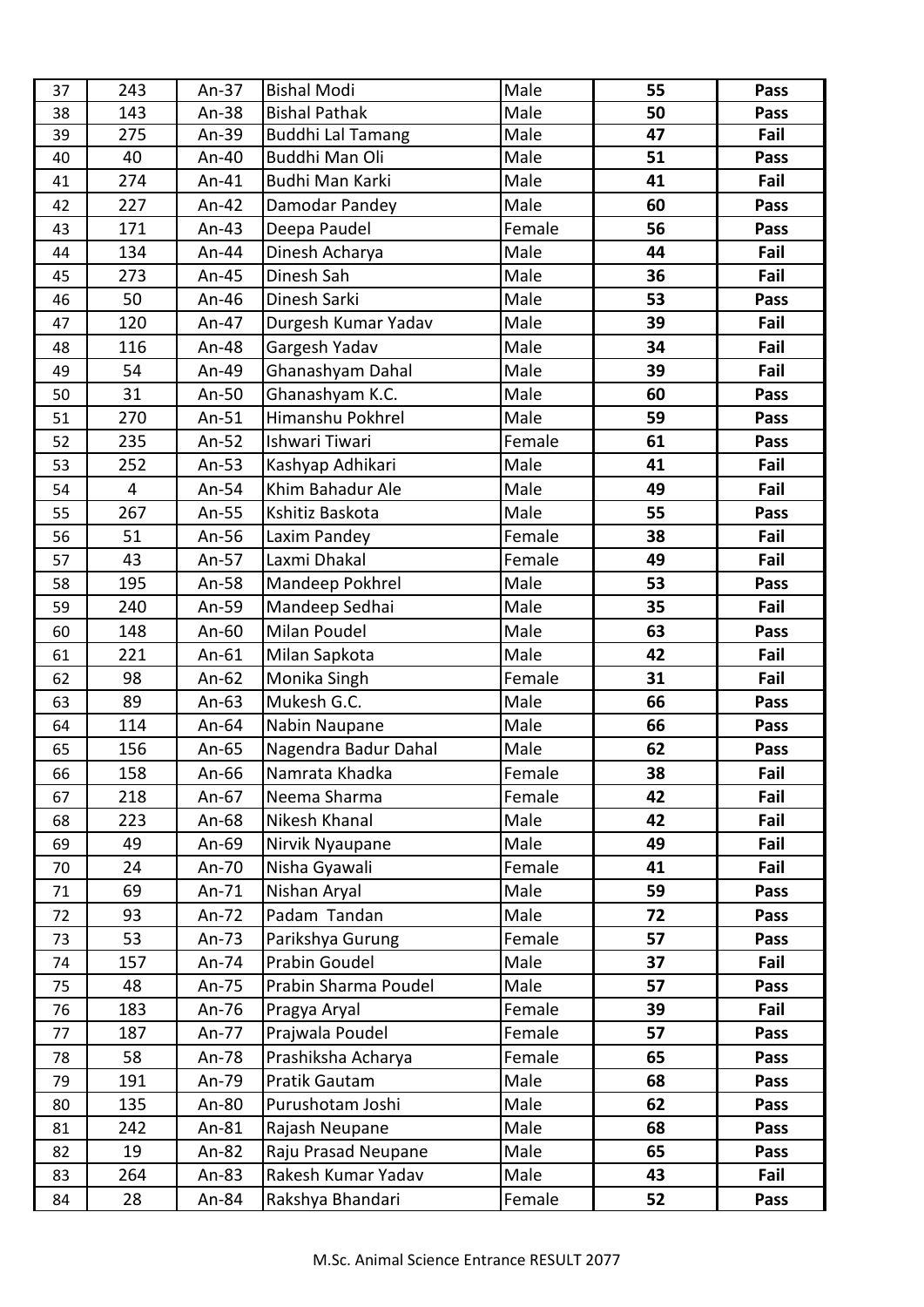| 85  | 34  | An-85  | Rakshya Poudel        | Female | 39         | Fail |
|-----|-----|--------|-----------------------|--------|------------|------|
| 86  | 279 | An-86  | Ramesh Devkota        | Male   | 33         | Fail |
| 87  | 76  | An-87  | Ranjan Singh Kushwaha | Male   | 64         | Pass |
| 88  | 248 | An-88  | Ranjana Ranabhat      | Female | 47         | Fail |
| 89  | 3   | An-89  | Ranjeet Dhakal        | Male   | 53         | Pass |
| 90  | 46  | An-90  | Rasmi Poudel          | Female | 56         | Pass |
| 91  | 272 | An-91  | Rekha K.C.            | Female | --Absent-- | Fail |
| 92  | 84  | An-92  | Roshan Bashyal        | Male   | 68         | Pass |
| 93  | 237 | An-93  | Rubina Shah           | Female | 52         | Pass |
| 94  | 186 | An-94  | Rujan Khadka          | Male   | 44         | Fail |
| 95  | 44  | An-95  | Sabina Poudel         | Female | 51         | Pass |
| 96  | 122 | An-96  | Sachin Regmi          | Male   | 69         | Pass |
| 97  | 33  | An-97  | Sagar Koirala         | Male   | 48         | Fail |
| 98  | 182 | An-98  | Sagar Reshmi          | Male   | 41         | Fail |
| 99  | 108 | An-99  | Salina Shrestha       | Female | 42         | Fail |
| 100 | 105 | An-100 | Sameer Koirala        | Male   | 44         | Fail |
| 101 | 63  | An-101 | Samrat Adhikari       | Male   | 34         | Fail |
| 102 | 200 | An-102 | Sandesh Gaudel        | Male   | 58         | Pass |
| 103 | 101 | An-103 | Sanjay Shrestha       | Male   | 44         | Fail |
| 104 | 226 | An-104 | Sanjog Duwadi         | Male   | 40         | Fail |
| 105 | 212 | An-105 | Santosh Khatiwada     | Male   | 57         | Pass |
| 106 | 204 | An-106 | Santosh Pokhrel       | Male   | 51         | Pass |
| 107 | 259 | An-107 | Sarahana Subedi       | Female | 26         | Fail |
| 108 | 124 | An-108 | Saroj Bista           | Male   | 46         | Fail |
| 109 | 282 | An-109 | Satish Yogi           | Male   | 41         | Fail |
| 110 | 127 | An-110 | Saugat Jung Thapa     | Male   | 43         | Fail |
| 111 | 96  | An-111 | Seema Jamarkatel      | Female | 42         | Fail |
| 112 | 61  | An-112 | Shchin Upadhayaya     | Male   | 50         | Pass |
| 113 | 45  | An-113 | Sheela Devkota        | Female | 42         | Fail |
| 114 | 32  | An-114 | Shikshya Parajuli     | Female | 51         | Pass |
| 115 | 47  | An-115 | Shirisa Acharya       | Female | 49         | Fail |
| 116 | 201 | An-116 | Shreesha Uprety       | Female | 47         | Fail |
| 117 | 163 | An-117 | Shrijan Kafle         | Male   | 45         | Fail |
| 118 | 132 | An-118 | Simran Pandey         | Female | 46         | Fail |
| 119 | 23  | An-119 | Smiriti Chaudhary     | Female | 47         | Fail |
| 120 | 220 | An-120 | Smriti Bastakoti      | Female | 47         | Fail |
| 121 | 111 | An-121 | Sonia Gurung          | Female | 52         | Pass |
| 122 | 30  | An-122 | Sontosh Gyawali       | Male   | 48         | Fail |
| 123 | 150 | An-123 | Subash Sapkota        | Male   | 51         | Pass |
| 124 | 11  | An-124 | Subodh Shahshankar    | Male   | 50         | Pass |
| 125 | 59  | An-125 | Sudarshan Paudel      | Male   | 45         | Fail |
| 126 | 257 | An-126 | Sudiksha Pandit       | Female | 50         | Pass |
| 127 | 95  | An-127 | Sudip Chhatkuli       | Male   | 38         | Fail |
| 128 | 14  | An-128 | <b>Sulav Dhakal</b>   | Male   | 53         | Pass |
| 129 | 173 | An-129 | Sumana Gyawali        | Female | 58         | Pass |
| 130 | 117 | An-130 | Sumnima Chaudhary     | Female | 51         | Pass |
| 131 | 126 | An-131 | Sunil Gyawali         | Male   | 45         | Fail |
| 132 | 250 | An-132 | Suresh Burlakoti      | Male   | 49         | Fail |